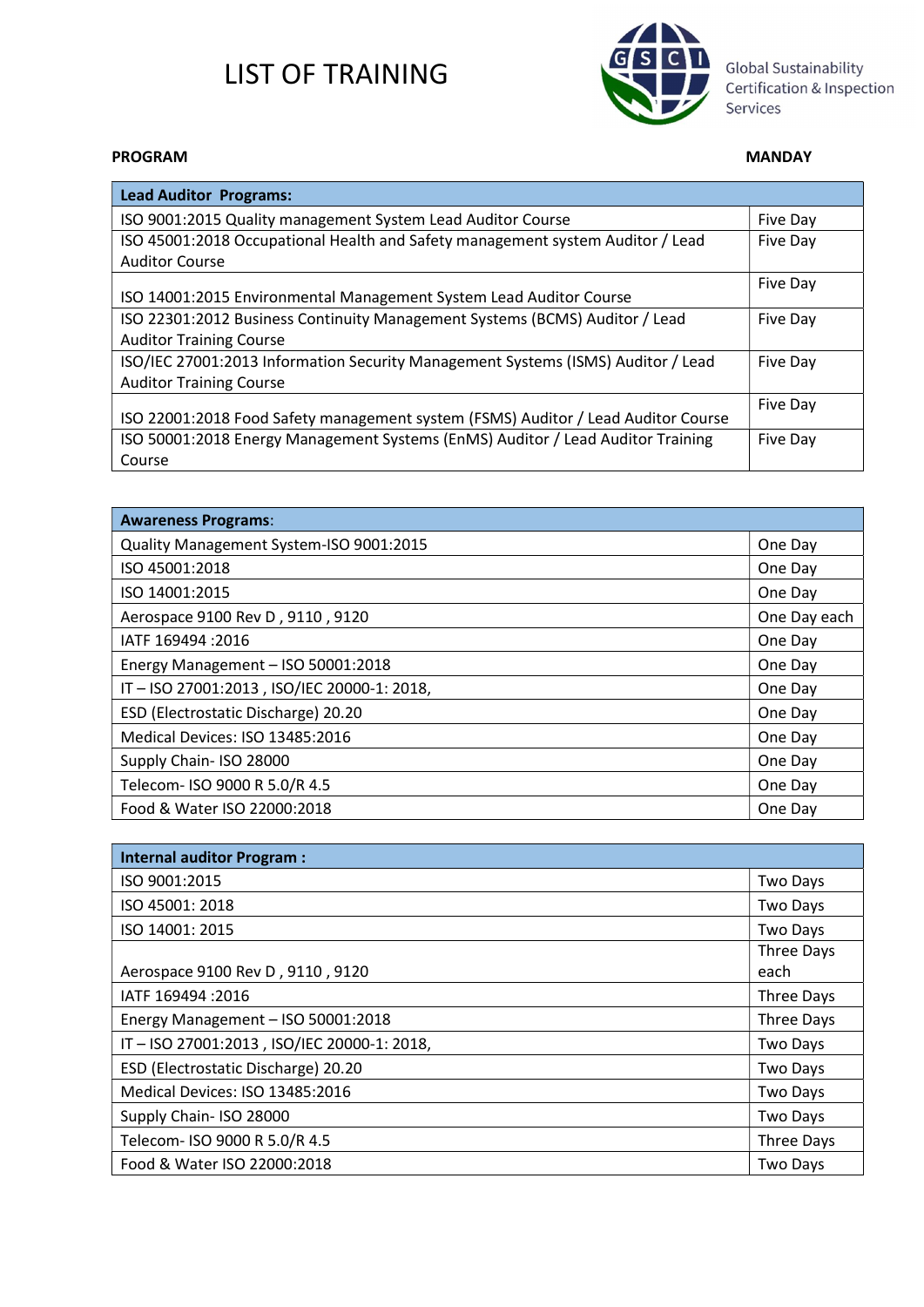

Global Sustainability<br>Certification & Inspection<br>Services

| <b>Integrate Management Systems Program:</b>                                     |            |
|----------------------------------------------------------------------------------|------------|
| ISO 14001: 2015 & ISO 45001: 2018                                                | Three Days |
| Awareness on Integrated Management System based on ISO 9001:2015 and ISO         |            |
| 14001:2015                                                                       | Two Days   |
| Awareness on Integrated Management System based on ISO 9001:2015, ISO 14001:2015 |            |
| and ISO 45001:2018                                                               | Two Days   |
| Awareness on Integrated Management System based on ISO 9001:2015 and ISO         |            |
| 22000:2018                                                                       | Two Days   |
| Awareness on Integrated Management System based on ISO 9001:2015 and ISO         |            |
| 27001:2018                                                                       | Two Days   |
| Internal auditor training course on Integrated Management System based on ISO    |            |
| 9001:2015, ISO 14001:2015 and ISO 45001:2018                                     | Three Days |
| Internal auditor training course on Integrated Management System based on ISO    |            |
| 14001:2015 and ISO 45001:2018                                                    | Three Days |
| Internal auditor training course on Integrated Management System based on ISO    |            |
| 9001:2015 and ISO 22000:2018                                                     | Three Days |

| <b>Quality Improvements Programmes</b>                                |                   |
|-----------------------------------------------------------------------|-------------------|
| Awareness on problem solving techniques                               | One Day           |
| Advanced problem solving techniques                                   | <b>Two Days</b>   |
| Awareness on Seven Tools of Quality                                   | One Day           |
| <b>Advanced Seven Tools of Quality</b>                                | <b>Two Days</b>   |
| Introduction to new Seven Tools of Quality Control                    | One Day           |
| <b>Statistical Process Control (SPC)</b>                              | Two/Three<br>Days |
| Design of experiments for process optimization                        | Three Days        |
| Design for Six Sigma (DFSS)                                           | Two Days          |
| Core tools (APQP / PPAP / MSA / SPC / FMEA) (for automotive industry) | Three Days        |
| Introduction about FMEA, APQP / PPAP and control plan                 | <b>Two Days</b>   |
| FMEA- Design, control plan                                            | <b>Two Days</b>   |
| Incident Investigation & Management                                   | One Day           |
| Quality function deployment                                           | <b>Two Days</b>   |
| <b>Business Process Re-engineering</b>                                | Three Days        |
| Geometrical dimensions and tolerances                                 | Three Days        |
| Advanced product quality planning                                     | One Day           |
| Measurement system analysis                                           | Two Days          |
| <b>Good Manufacturing Practices (GMP)</b>                             | <b>Two Days</b>   |
| <b>Total Quality Management (TQM)</b>                                 | <b>Two Days</b>   |
| Predictive & Preventive Maintenance                                   | Two Days          |
| Effective shutdown Maintenance                                        | <b>Two Days</b>   |
| Root Cause Analysis (RCA)                                             | <b>Two Days</b>   |
| Design for Lean Six Sigma (DFLSS)                                     | <b>Two Days</b>   |
| Introduction to Value Engineering & Value Analysis                    | One Day           |
| Introduction to Benchmarking                                          |                   |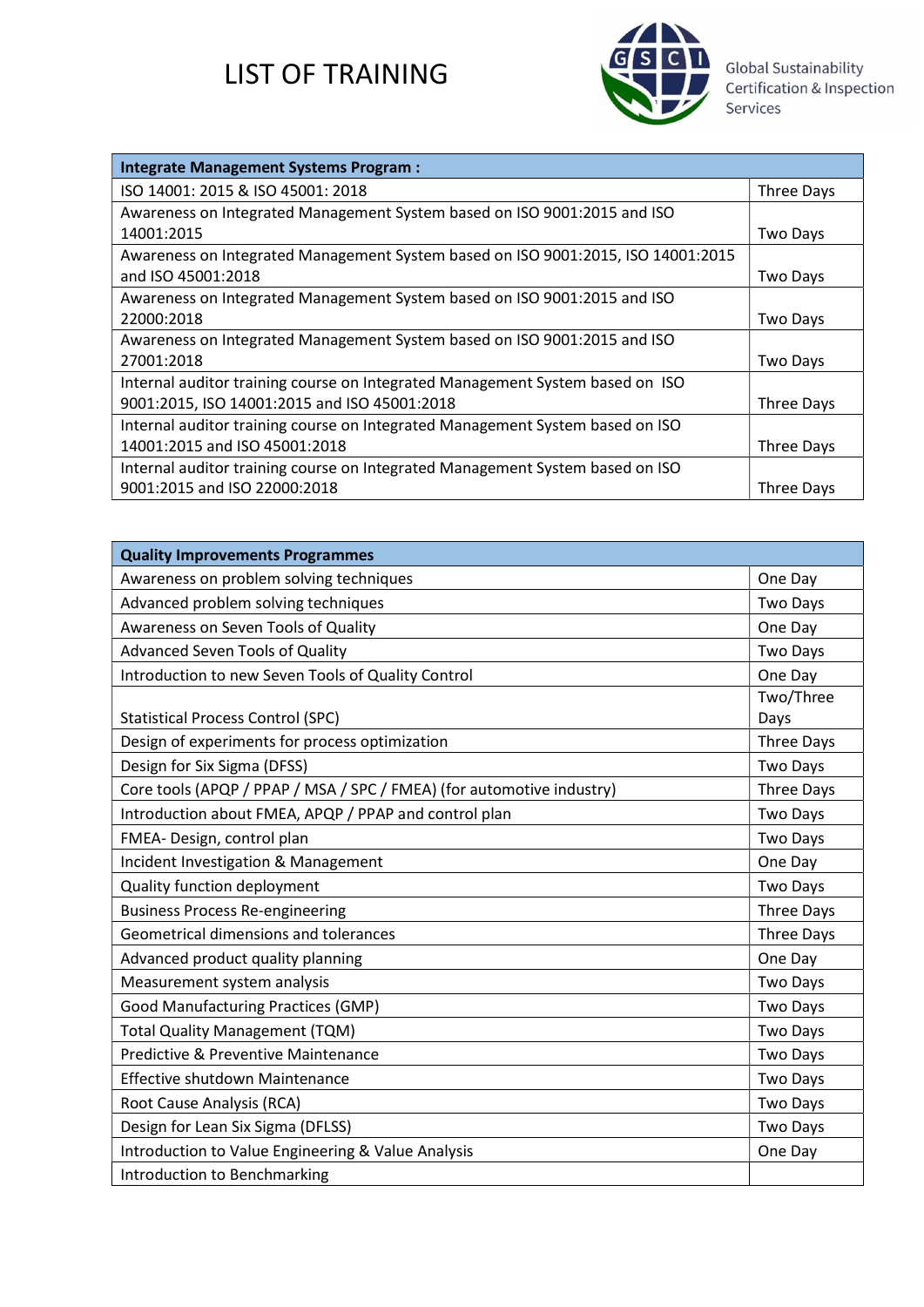

Introduction to eight wastes: identification and elimination **CONTING Services** Services

|                                           | 011 U.V         |
|-------------------------------------------|-----------------|
| 5 S awareness programmes                  | One Day         |
| Value stream mapping                      | <b>Two Days</b> |
| Flow synchronization and line balancing   | One Day         |
| <b>Total Productive Maintenance (TPM)</b> | <b>Two Days</b> |
| POKA YOKE                                 | One Day         |
| Six Sigma Yellow Belt                     | One Day         |
| Six Sigma Green Belt                      | Four Days       |
| Six Sigma Black Belt                      | Seven Days      |
| Lean Basic                                | Two Days        |
| Lean Expert                               | Three Days      |
| Lean Six Sigma                            | Two Days        |

| <b>Environment/ Safety Based Programmes</b>           |                 |
|-------------------------------------------------------|-----------------|
| Functional safety based on ISO 26262                  | Two Days        |
| Industrial safety- Equipment Handling                 | <b>Two Days</b> |
| Hazardous Material-identification and analysis        | One Day         |
| Personal Protective Equipment (PPE)                   | One Day         |
| Chemical safety (safe handling of chemicals)          | One Day         |
| Working with electrical appliances / tools            | One Day         |
| High Voltage & Medium Voltage                         | One Day         |
| Building Safety-Working at heights / HVAC Plan        | One Day         |
| <b>Material handling</b>                              | One Day         |
| Working with cranes & elevators                       | One Day         |
| <b>Emergency Preparedness- Disaster Ready</b>         | One Day         |
| Emergency preparedness (medical emergency management) | One Day         |
| Fire / Flashes and derivate                           | One Day         |
| Evacuation safety (high rise building)                | One Day         |
| First aid                                             | One Day         |
| Behaviour based safety                                |                 |

| <b>Energy Management Trainings</b>                                     |           |
|------------------------------------------------------------------------|-----------|
| Awareness programme on energy efficiency                               | One Day   |
| Awareness programme on renewable energy                                | Four Days |
| Awareness programme on renewable energy                                | One Day   |
| Energy Management in manufacturing industry                            | Two Days  |
| Energy Management in building focusing on green building certification | Two Days  |

| <b>FOOD &amp; FOOD Processing Training Programmes</b>         |            |
|---------------------------------------------------------------|------------|
| Awareness on Global G.A.P                                     | Three Days |
| HACCP (Hazard Analysis and Critical Control Point)            | One Day    |
| Hands on training on analytical equipment's (food laboratory) | Three Days |
| Microbiological techniques in food analysis                   | Two Days   |
| Organic farming processing                                    | One Day    |
| Integrated Management Systems on FSSC & HACCP                 | Three Days |